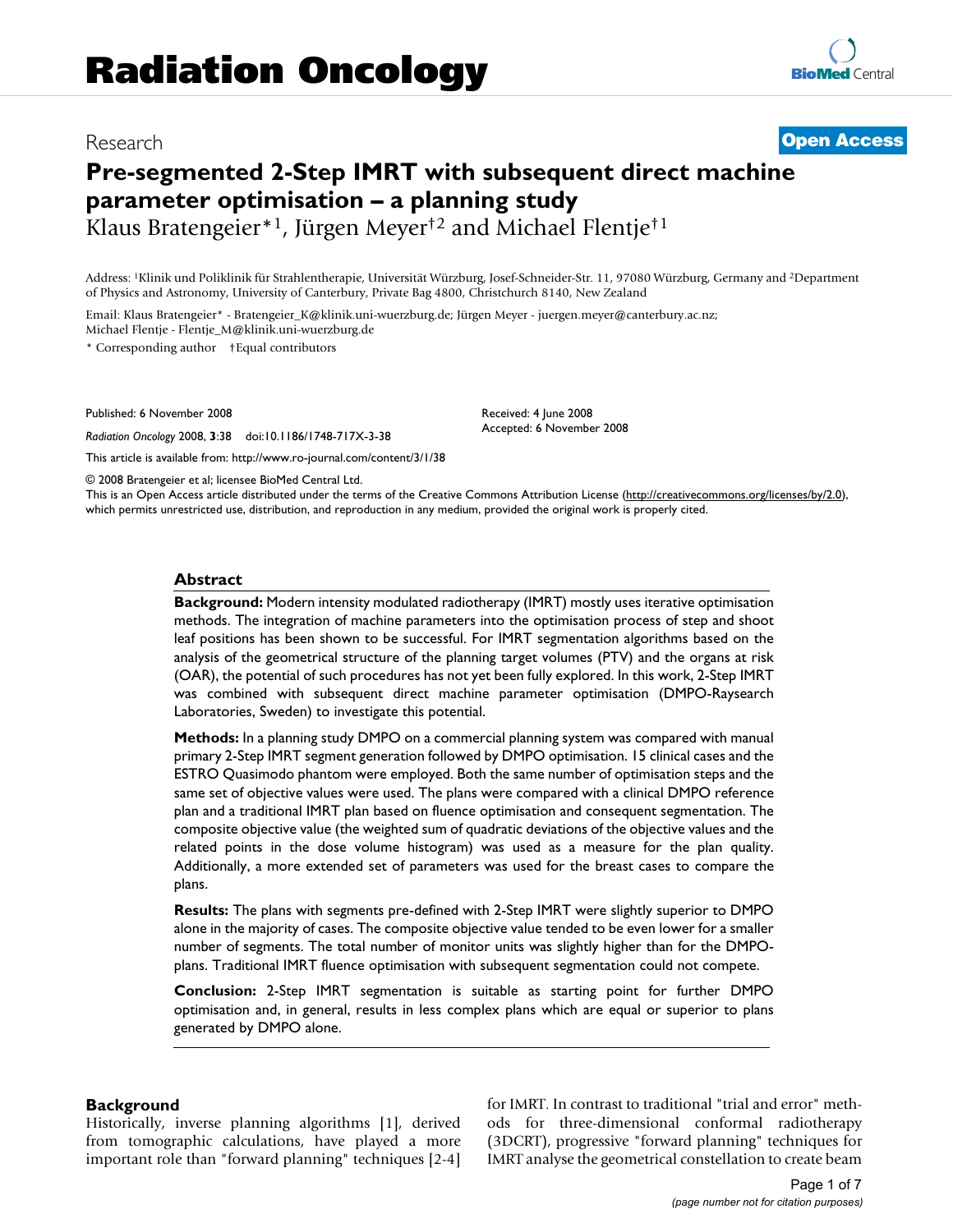segments. The weights of these segments can then be optimised in the same fashion as in conventional inverse IMRT planning. A few hospitals have specialised in such "forward planning" and can compete with "inverse planning" techniques [5-8]. Their approach is presumed not to be as conformal and flexible as an inverse planning based one; often "forward planning" is used in terms of class solutions. However, algorithms such as 2-Step IMRT [9,10] are utilized for a variety of tumour localizations [6,11]. 2-Step IMRT is a segmentation technique, which creates segments, reflecting the shape of the tumour and OARs but also highly weighted narrow segments close to critical structures to obtain steep dose gradients [12]. On the other hand, contemporary "inverse planning" uses iterative optimisation elements. The latest generation of planning systems integrates machine parameters in the iterative optimisation process, such as HYPERION [13] and direct aperture optimisation (DAO) [14-16]. The Pinnacle3® planning system refers to it as "direct machine parameter optimization" ("DMPO", Raysearch™ laboratories). Such algorithms are clearly superior to those with sequencing after a complete fluence optimization process [17]. Fine-tuning of the segment parameters, such as with DMPO, could possibly also enhance "forward planning" techniques. The aim of this work is to explore whether a technique like 2-Step IMRT could not only compete with a former generation planning systems (fluence optimisation followed by subsequent segmentation) as shown before [6], but also compete with a planning system of the latest generation where segmentation is integrated in the optimisation procedure such as with DMPO. A further motivation for this planning study is to investigate the possibility of daily ad-hoc adaptation of IMRTplans[10,18] based on 2-Step IMRT. This could only be useful if the primary plan can concur with the results of up to date IMRT planning systems. Without an initial IMRT plan of sufficient quality, all adaptive efforts would be non-optimal. With this in mind, it should be noted that the adaptation process itself is not subject of this paper.

## **Methods**

#### *Planning procedure DMPO-25, DMPO-50*

The IMRT optimization in Pinnacle with DMPO starts with a conformal beam of uniform intensity followed by four steps of fluence optimization. This is followed by a step that includes machine parameters: Leaf-positions and segment weights are varied within the limits of the linear accelerator. Two such DMPO plans were generated for each case used in this paper. The first with only 25 optimisation steps (DMPO-25), the second with additional 25 steps (DMPO-50), to be able to track the speed of convergence. A further increase of the number of steps does not necessarily lead to better results[19,20].

For both DMPO-plans slightly higher segment numbers were allowed to give them a chance to generate better

plans than in combination with 2-Step IMRT (see next section).

#### *Planning procedure 2S-DMPO-25, 2S-DMPO-50*

For 2-Step IMRT, the segments were manually shaped according to the 2-Step IMRT-algorithm, which is described in detail in the preceding publications[6,9- 11,19]. Several classes (orders) of beam segments were defined. All are generated by use of the beams-eye-view (BEV)-projections of PTV and OARs

• 0<sup>th</sup> order "conformal" segments include the target volume neglecting any OAR

• 1st order "OAR-sparing" segments include the PTV excluding the OAR

• 2<sup>nd</sup> order "narrow" segments were defined adjacent to the OAR. Their definition is more complex and needs 3D information [10]

(see i.e. the fluence levels in Figure 1). The segment weights were optimised by means of the planning system[6]. Segments with less than one monitor unit were discarded. With this step, the number of segments was drastically reduced. This situation was considered as the start condition for subsequent optimization. Subsequently, the DAO algorithm was applied ("DMPO" without "beam reset") for 25 optimisation steps (2S-DMPO-25). In a second run, further 25 steps (2S-DMPO-50) were



#### **Figure 1**

**Head and neck case – DRR and fluences**. Example (head and neck case  $B_2$ ) of digital reconstructed radiography (DRR) with projections of the most extended PTV and the spinal cord. (upper row). Fluences for several techniques for the same gantry angle at a head and neck case (lower row). Indicated are the segment numbers of all fields and the 2-Step IMRT-levels defined in Bratengeier et al. (2007)[6]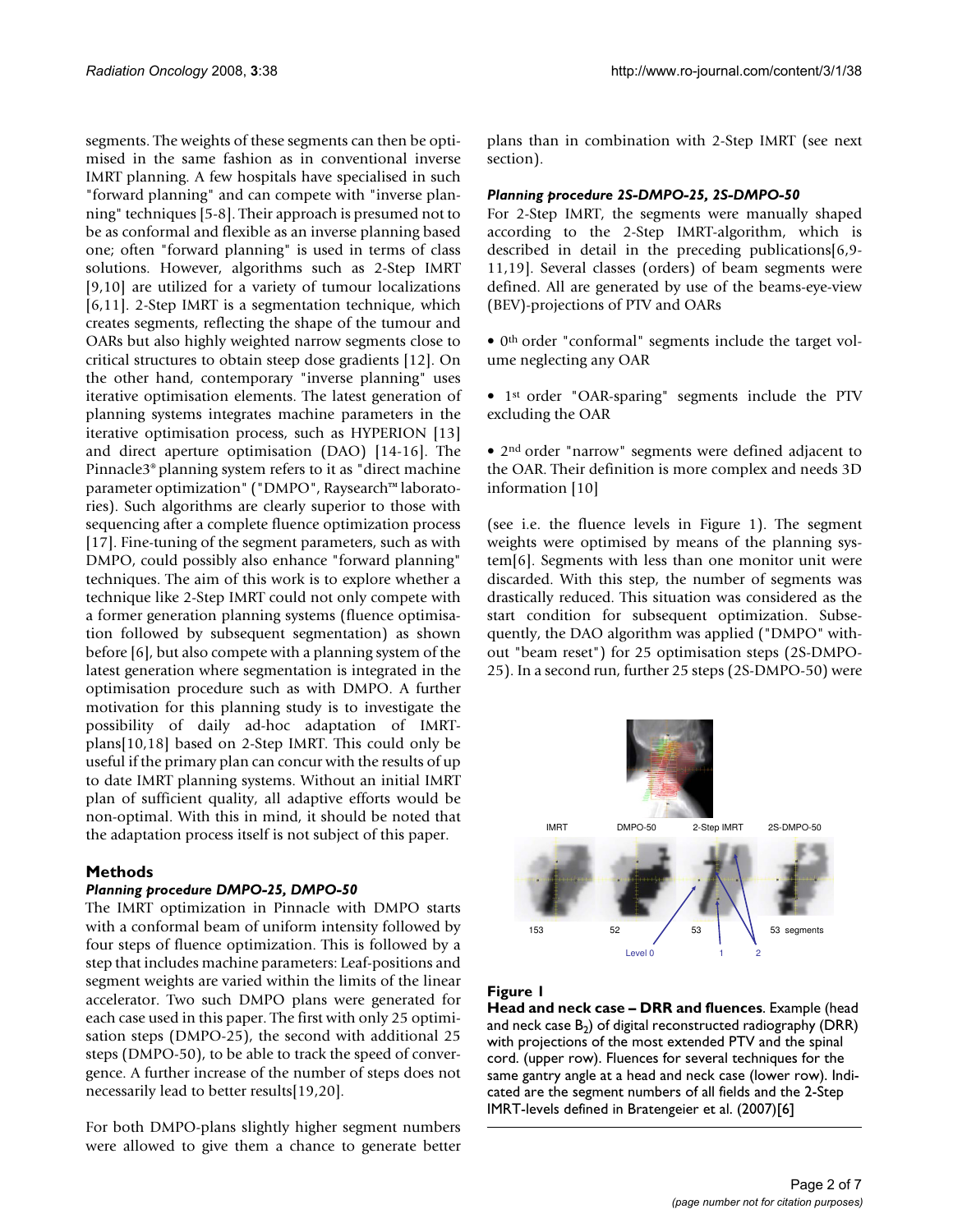applied (again after discarding few segments with weights of less than 1 MU). In this manner, 2-Step IMRT replaced the initial situation – the fluence optimisation – of the commercial "DMPO".

#### *Planning procedure "IMRT"*

For comparison, the "IMRT" algorithm of the planning system – detailed fluence optimisation followed by the segmentation – was used as benchmark.

## *Patient models*

This planning study utilized Pinnacle3®(Philips/ADAC laboratories) for all planning steps. 15 clinical cases were chosen: A: 4 prostates with simultaneous integrated boost (SIB), B: 4 head and neck (3 cases with SIB), C: 4 breast with parasternal lymph nodes or with protruding thoracic wall, D: 1 angiosarcoma of the scalp, E: 1 bone-metastasis partially surrounding the spine, F: 1 bone metastasis with SIB. Furthermore the ESTRO Quasimodo-Phantom[21] (Q) was used in two ways: with 9 and 15 equidistant irradiation angles. This oval phantom (20 cm × 37 cm, length 16 cm) contains a horse-shoe-shaped PTV (max. diameter 16 cm) surrounding a circular OAR (diameter 5 cm) at a distance of 0.5 cm. The body outside the PTV (Body\PTV) is considered as organ at risk.

#### *Planning parameters and optimisation goals*

For all clinical cases except the breast tumours 9 equidistant fields were employed starting from 180° (prostate cases) or 0° (other cases). For the left breast beams at angles 240°, 250°, 265°, 285°, 310°, 345°, 10°, 30°, 45°, 55° were applied and for the right breast 305°, 315°, 330°, 350°, 15°, 50°, 75°, 95°, 110° 120°. One of the breast cases  $(C_2)$  was supplied by the group of Fogliata and Cozzi (case #3)[22] to be able to compare with international standards. All clinical cases were primarily planned and optimised by DMPO. The set of objective values was adapted according to the clinical requirements. The head and neck cases were based on RTOG 0522 but with more demanding specifications with respect to homogeneity in the planning target volumes. Prostate patient plans were planned as described in Guckenberger et al[23]. All plans required a homogeneity expressed by a standard deviation of less than 3.5% in the central part of the PTV (which was defined as the PTV reduced by 5 mm) or the CTV. The breast case from Fogliata and Cozzi [22] was planned to fulfil the constraints cited herein as closely as possible (details see in the results section). Finally, a total of 11 up to 31 objectives for 6 – 14 considered volumes were created (see Additional file 1). Help volumes were typically defined as several concentric envelopes surrounding the PTVs, or additional structures to accentuate concave parts of the PTV, if no particular OAR was present. For all plans of a given case the identical set of objectives was used. Only objectives and no constraints were utilised

for the planning procedure. This was to keep the optimisation process flexible. Mainly 4 points (2 MinDVH, 2 MaxDVH) of a DVH-curve were used to shape a PTV-DVH, 2 points to describe the shape of an OAR-curve (more, if the OAR was near to the PTV or overlapping, less, if the OAR was distant from it). The weights for the PTV were chosen between 10 and 100 to force the system to follow the objectives very tightly. The penalty of "uniform dose" as used in 10 of the cases for the (central) PTV aims at both directions, lower and higher doses. Here a weight of 1 was chosen. The objective weights of the organs at risk were mostly between 0.1 and 3, to pull the DVH-curve loosely to lower values. In summary, a dynamic range of 1000 was used for the objective weights.

If a clinical plan existed, it was used as the "reference plan". In all other cases the DMPO-25-plan served as reference (see Additional file 2:  $A_1$ ,  $C_{1b}$ ,  $C_2$ ,  $C_{3b}$ ,  $Q_9$ ,  $Q_{15}$ )

## **Results**

Each of the optimisation runs took typically half an hour. The manual segment shape definition took between one and to two hours, depending on the complexity of the case (future computerisation should reduce this step to a couple of minutes or less).

## *All entities (A-F, Q)*

Figure 1 depicts one typical head and neck example  $(B_2)$ each of fluence distribution for the different planning methods, Figure 2 is added to show the referring DVH for the 2S-DMPO-50 and the DMPO-50 plan, respectively.



# **Figure 2**

**DVH for the head and neck case B<sub>2</sub>**. Dose volume histogram of DMPO-50 (dashed line) and 2S-DMPO-50-technique (solid line) in the head and neck case  $B_2$  (see Additional file 1 and see Additional file 2) with clinical target volume (CTV), planning target volume (PTV), both parotids, spinal cord (combined with medulla oblongata) and neck.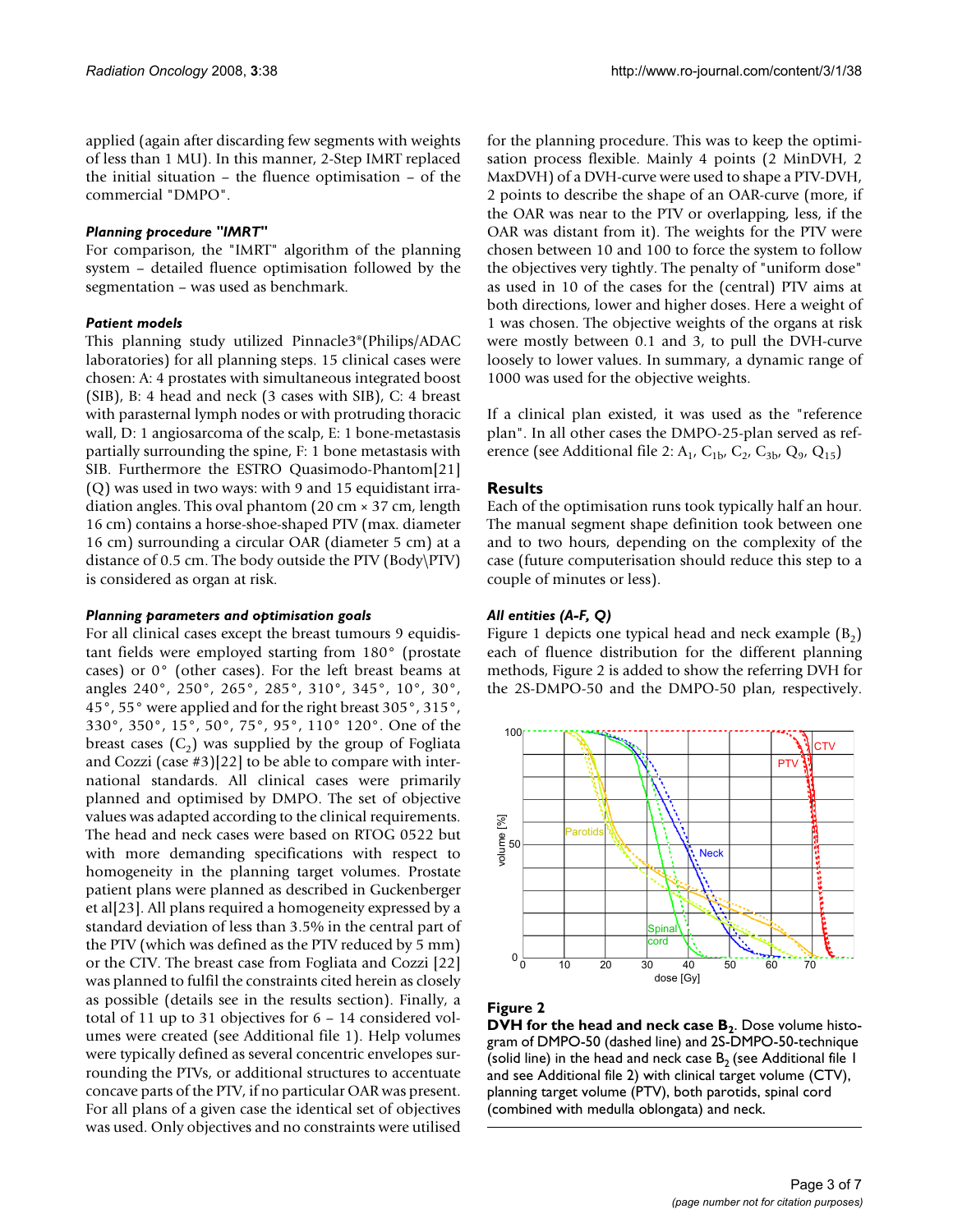Segment numbers, relative monitor units with respect to the reference plan and the relative "composite objective value" (COV – the sum of all weighted objectives) were shown for all cases in Tab. 2 (see Additional file 2). The relative COV was taken as a measure for the achieved quality of the plan. Based on the mean values, the 2-step IMRT pre-defined plans achieved slightly lower COV (factors  $0.93$  = mean  $(O3)/$ mean  $(O1)$  and  $0.88$  = mean (O4)/mean (O2)) for 25 and 50 steps, respectively for the same number of iteration steps. The decrease of the relative COV along the last 25 steps (from 25 to 50) was similar for DMPO and 2S-DMPO (factors  $1.43$  = mean  $(01)$ / mean  $(O2)$  and  $1.52$  = mean  $(O3)/$ mean  $(O4)$ , respectively). That means the speed of convergence is almost the same for both methods. The relative number of monitor units for 2S-DMPO was slightly higher than for DMPO (5% for 25 steps, 3% for 50 steps). In both procedural manners the monitor units tend to increase for increasing step numbers and increasing quality.

Regarding the individual cases, in 16 of 22 situations (50 steps) and 12 of 22 (25 steps) the 2S-DMPO-plan was superior to the DMPO, taken the COV as a measure of quality as to be discussed later. It can be stated that 2S-DMPO plans were equivalent with DMPO (if not better than DMPO, for 50 optimisation steps). "IMRT", the classical fluence optimisation followed by the sequencing process (data not shown in Additional file 2, but summarized here), clearly cannot compete, neither with respect to the quality (mean relative COV: 1.92), nor regarding monitor units (relative mean value: 1.33) or segment numbers (mean number of segments:143-always more segments than with any other technique used in this work). The "IMRT" results should be seen as a reference for the comparison of 2S-DMPO and DMPO: Their differences are rather small in relation to "IMRT".

A closer look at the results shows differences for the groups of cases. In all groups except B and C the 2S-DMPO-50 COV was lower than that for DMPO-50. For the breast cases (C) three 2S-DMPO-plan were not advantageous. Therefore, the breast cases were scrutinized in more detail.

#### *Breast case (C)*

For the breast case  $C_{2}$ , the parameter list from the comparison study of Fogliata et al[22] was used (the referring dose distribution of several plans to be compared with [22] is depicted in Figure 3). Following their example, the DVH of the PTV, the ipsi- and contralateral lungs, the contralateral breast, the heart and the outline without the PTV were evaluated. "Effective maximum" and "effective minimum" doses were defined there as "significant" ignoring a volume of 1.8 cm3 containing the extreme doses. The focus of the plan versions a, b, c varied. "a" emphasised



#### **Figure 3**

**Dose distributions for the breast case C<sub>2</sub>. Dose distri**bution of DMPO-50 and 2S-DMPO-50-technique in a breast case  $C_2$  variants "b" (sparing of the contralateral lung) and "c" (sparing of the ipsilateral lung) – see Additional file 3. Patient model and objectives from Fogliata et al[22]. with kind permission of L. Cozzi. Dark blue: doses above 10%, blue: 50%, green: 70%, yellow: 90%, orange: 100%, red: 110%.

the homogeneity in the PTV, "c" accentuated the sparing of the ipsilateral lung, "b" was an intermediate plan version, specifically sparing the contralateral lung. In Tab. 3 (see Additional file 3) the DMPO-50 and 2S-DMPO-50 plans b, c were compared with original data from the study provided by the group of Fogliata and Cozzi. The mean values of all participant institutions and the values of the two Pinnacle3®-plans of the Fogliata-study are depicted for comparison. Bold numbers mark a transgression of constraints. Values worse than the mean value of the Pinnacle results from the Fogliata-study were shaded in grey. The distribution of the grey colour indicates that both, the DMPO and the 2S-DMPO plans can concur with the Pinnacle3®-results of the Fogliata-study. Again, no clear preference can be seen with respect to DMPO or 2S-DMPO.

Adopting the same measures to cases  $C_1$ ,  $C_3$  and  $C_4$ , 2S-DMPO-50 and DMPO-50 were better in 59 and 40 instances, respectively (110 parameters in total, not shown here in detail). However, also this result can also not identify an optimal method.

## *Quasimodo case (Q)*

The Quasimodo [21] phantom constitutes the clearest geometrical constellation, which was challenging because the PTV partially surrounded the OAR with small distance between them. According Bohsung et al. [21] the dose is normalised to the mean dose in the PTV. The 95%-isodose should include 99% of the PTV-volume, whereas the 105%-isodose should encompass not more than 5% of the PTV-volume. The constraints concerning OAR and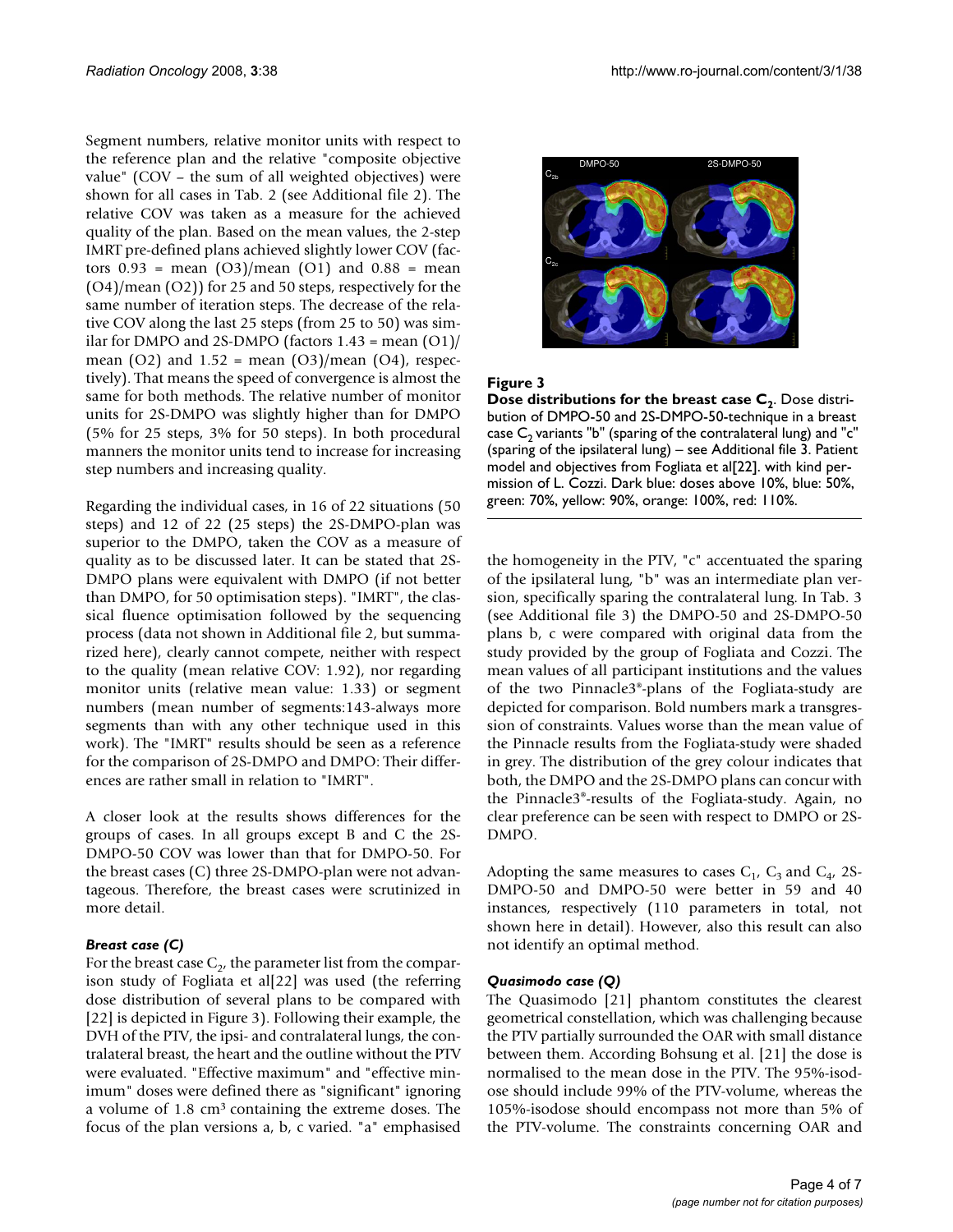Body\PTV are given in Tab 4 (see Additional file 4). The quality index  $S_D$  is defined simply as the sum of the differences of the constraints and the actual values if they violate the constraints. Ideally the  $S_D$  is near to zero. The evaluation of the QUASIMODO-data in Tab. 4 shows notable advantage of the 2S-DMPO compared to DMPO. For 9 irradiation directions only much more segment numbers (75) of a DMPO plan lead to equivalent results as a 40 segment 2S-DMPO technique  $(S_D = 6.1 \text{ vs. } 6.8)$ . For 15 gantry angles the desired quality index "0" could be achieved only by 2S-DMPO-50, indicating that the optimal conditions were almost met by 2-Step IMRT. Even 2- Step IMRT as segmentation alone with subsequent weight optimisation, without subsequent DMPO ("2S"), generated better results ( $S_D = 4.6$ ) than DMPO-25 with 25 iteration steps ( $S_D = 4.9$ ). As a secondary result, it should be noted that an increase of gantry angles – even with no increase in the number of segments (75 in both cases) – conceptually can enhance the quality of a plan.

# **Discussion**

## *Quality of 2S-DMPO*

It should be noted that on average 20 "objectives" (see Additional file 1) were used as described in the materials section to shape the DVH of each plan; all of them were weighted quadratic deviations from a desired point of a DVH curve. Based on this, the CSV is well suited to assess the quality of an approach relative to a desired DVH, encouraging the authors to utilize it to analyze DMPO and 2S-DMPO. The parameter sets were primarily developed for pure DMPO-plans; so it is debatable whether they could be advantageous for DMPO. However, besides the breast cases that needed further consideration, most other case-types benefited from a 2-Step IMRT-pre-definition of the segments.

Furthermore the comparison with the published data of other groups in the Quasimodo-project [21] confirms the high quality of the 2S-DMPO-plans – without exception all 2S-DMPO plans would be placed in the leading group of all participants, the 15-field 2S-DMPO-50 result of this study was only achieved by an intensity modulated arc technique in the Quasimodo-group. Not even a prolongation of the optimisation process to 100 steps enabled the pure DMPO plan to match 2S-DMPO-50 (result not presented here). For the 9-field plan only a drastic increase of the segment number (from 45 to 75) led to a plan of similar quality as the 9-field 2S-DMPO. This suggests that the 2-Step IMRT pre-segmentation is proximate to the theoretical optimum which could not always be met by the pure DMPO.

For the breast data 2-Step IMRT was discussed critically in former work [9,10]. Theoretical considerations [10]

conjectured that for breast cases a third segment step could be favourable (that means i. e. splitting of the of 2<sup>nd</sup> order segments in a broader and a narrower part). The breast results of pure 2-Step IMRT [6] were the "worst" compared to all other cases. Nevertheless 2S-DMPO was comparable to pure DMPO in this study. A detailed view on the results in Tab. 3 (see Additional file 3) shows that both methods lead to similar results; especially when considering the wide range of results delivered by different working groups with different planning systems. With respect to all values, the results from this work are qualitatively better than most from the Fogliata study; in general they are in the leading group. The mean values of this study were better for 21 out of 22 parameters than the mean values over all participant systems. The results of this study closely resembled the results of the two variants of Pinnacle-applications "Pinn1" and "Pinn2" from the Fogliata-study [22]. The "b" variants 2S-DMPO-50 DMPO-50 achieved better results in almost all categories besides the dose to the ipsilateral lung; however, the mean dose to both lungs was lower. The "c"-variants also tended to be better with respect to the lung doses and the minimum dose in the PTV with minor disadvantages with respect to hot spots in the PTV. The differences between DMPO and 2S-DMPO were much smaller within one set of optimisation parameters in contrast to the differences regarding other parameter sets or the Pinnacle3® plans presented by Fogliata et al. [22] in their study. The differences within all Pinnacle3® plans and the plans based on other planning systems from their study were even greater.

## *Plan quality and number of gantry angles*

Do more gantry angles entail more segments? It can be shown, that increasing the number of gantry angles does not increase or even reduce the necessary number of segments: In a thought experiment an IMRT plan is optimized for a given configuration of gantry angles and number segments. The optimization is performed by minimizing an objective function (OF) of arbitrary type. Now, one or more additional gantry angles should be allowed, however, with the same number of segments in total. The system gains more degrees of freedom. Nevertheless, the primary plan is one possible solution, because all the new gantry angles can be rejected without increasing the value of the OF. Perhaps another configuration leads to a lower value for the OF and therefore to a better plan. In a next step it could be tried to reduce (!) the number of segments. That is just the situation as for the Quasimodo-case: For DMPO-50 and 9 gantry angles the 75 segment plan the quality score  $SD = 6.1$  is much higher than for 15 gantry angles and 70 segments (SD = 2.7). For this reason few gantry angles are not automatically favourable.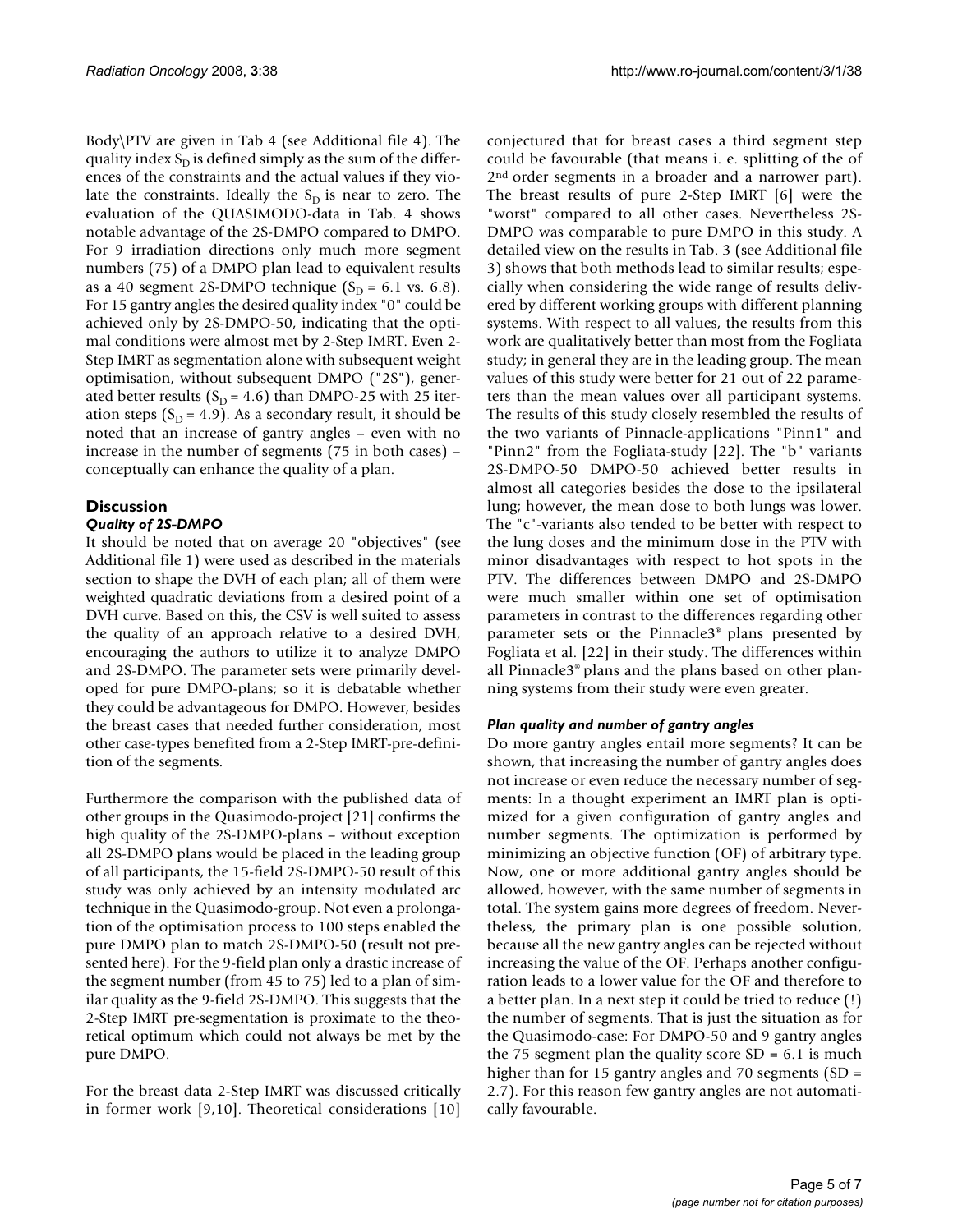Also, increasing the number of beams with constant number of segments need not be more time consuming. In all cases with equidistant gantry angles, a total gantry angle of  $360^\circ$  (n-1)/n must be covered (n, n': number of fields). Furthermore the time loss  $\Delta t_{\varrho}$  per starting or stopping-process of the gantry has to be considered. Comparing two techniques changing from n to n' fields, a time loss of t = 360°  $(1/n' - 1/n)/v + \Delta t_g (n - n')$  results for a gantry velocity v. On the other hand, a time gain is to be taken into account, because during the gantry motion a segment can be formed, gaining  $\Delta t_s$  per such segment and overall gaining  $\Delta t_s$  (n' - n) comparing the two techniques. Typical values for two types of the accelerators in our department (values of the second one in brackets) are  $v = 360^\circ/78$  s (360°/135 s),  $\Delta t_g = 4$  s (2 s),  $\Delta t_g = 8.5$  s (4 s), resulting in a time gain of 11 s (the other linac type: 4 s time loss). for the 9-field technique in relation to a 5-field technique with the same number of segments, monitor units and does rate. Obviously the number of gantry angles must be discussed separately. Techniques using more gantry angles are not automatically slower and could be even advantageous with respect to time efficiency.

## **Conclusion**

In summary, segment shape optimization with DMPO was nearly equivalent for both methods, the segment predefinition by 2-Step IMRT and the pre-definition by inverse planning (with some advantages for 2S-DMPO). The 2-Step IMRT algorithm has been shown to be a wellsuited method to pre-define segments, even for breast cases that were thought to be inappropriate in earlier studies for 2-Step IMRT alone. In all 22 cases and variants, 2- Step IMRT combined with DMPO was able to produce results which could compete with IMRT algorithms of the newest generation, i.e. DMPO alone. The quality of the plans were superior, when compared with segmentation after completion of the fluence optimisation.

One advantage of 2-Step IMRT is that it generates "intuitive" IMRT segments, reflecting the anatomy of the patient. In earlier work [9,10] the author proposed 2-Step IMRT as a segmentation method with the potential for fast day-to-dayIMRT adaptation. This feature can now be investigated in further work.

## **Competing interests**

The authors declare that they have no competing interests.

## **Authors' contributions**

KB was responsible for the primary concept and the design of the study; he performed the calculations and drafted the manuscript. JM critically reviewed the study and revised the manuscript. MF was responsible for the patients, reviewed patient data and revised the manuscript.

## **Additional material**

#### **Additional file 1**

*Numbers of volumes and objectives. Numbers of types of objectives and volumes of the clinical and Quasimodo cases. SIB: Simultaneous integrated boost.* Click here for file [\[http://www.biomedcentral.com/content/supplementary/1748-](http://www.biomedcentral.com/content/supplementary/1748-717X-3-38-S1.doc)

717X-3-38-S1.doc]

# **Additional file 2**

*Comparison of the plan quality. Segment numbers (columns S), Relative Monitor units (M) and relative composite objective values (O) with respect to the reference plan for clinical (A-F) and Quasimodo (Q) cases. SIB: Simultaneous integrated boost.*

Click here for file

[\[http://www.biomedcentral.com/content/supplementary/1748-](http://www.biomedcentral.com/content/supplementary/1748-717X-3-38-S2.doc) 717X-3-38-S2.doc]

## **Additional file 3**

*Detailed quality parameters for the breast case C2. Detailed comparison of lung-sparing variants "b" and "c" for 2S-DMPO-50 and DMPO-50. Objectives and data of study C2 from Fogliata et al. [22] (detailed information with friendly permission of L. Cozzi) Pinn 1 and Pinn 2: Pinnacle-results of the study. Bold: Objectives not met, gray-shaded: values worse than the related mean value from the Pinnacle3®-results in the Fogliata-study.*

Click here for file

[\[http://www.biomedcentral.com/content/supplementary/1748-](http://www.biomedcentral.com/content/supplementary/1748-717X-3-38-S3.doc) 717X-3-38-S3.doc]

# **Additional file 4**

*Quasimodo [21] – objectives. Quasimodo [21] – Objectives and the achieved values for several planning conditions. Q15: 15 equidistant gantry angles, Q9: 9 equidistant gantry angles. Body\PTV: Healthy Body, 2S: 2-Step IMRT with weight optimisation only. SD: Quality index (sum of deviations from the given constraints in the case of a violation of the related constraint).* Click here for file

[\[http://www.biomedcentral.com/content/supplementary/1748-](http://www.biomedcentral.com/content/supplementary/1748-717X-3-38-S4.doc) 717X-3-38-S4.doc]

## **Acknowledgements**

The authors would like to thank L. Cozzi for providing the patient model C2 from [22] and the detailed planning results for this special case.

Also the authors thank J. Bohsung for providing the Quasimodo phantom [21].

The authors thank both for making the patient models available to the public:

http://www.daten.strahlentherapie.uni-wuerzburg.de/breast.html

http://www.daten.strahlentherapie.uni-wuerzburg.de/quasimodo.html

#### **References**

1. Bortfeld T, Burkelbach J, Boesecke R, Schlegel W: **[Methods of](http://www.ncbi.nlm.nih.gov/entrez/query.fcgi?cmd=Retrieve&db=PubMed&dopt=Abstract&list_uids=2243845) [image reconstruction from projections applied to conforma](http://www.ncbi.nlm.nih.gov/entrez/query.fcgi?cmd=Retrieve&db=PubMed&dopt=Abstract&list_uids=2243845)[tion radiotherapy.](http://www.ncbi.nlm.nih.gov/entrez/query.fcgi?cmd=Retrieve&db=PubMed&dopt=Abstract&list_uids=2243845)** *Phys Med Biol* 1990, **35(10):**1423-1434.